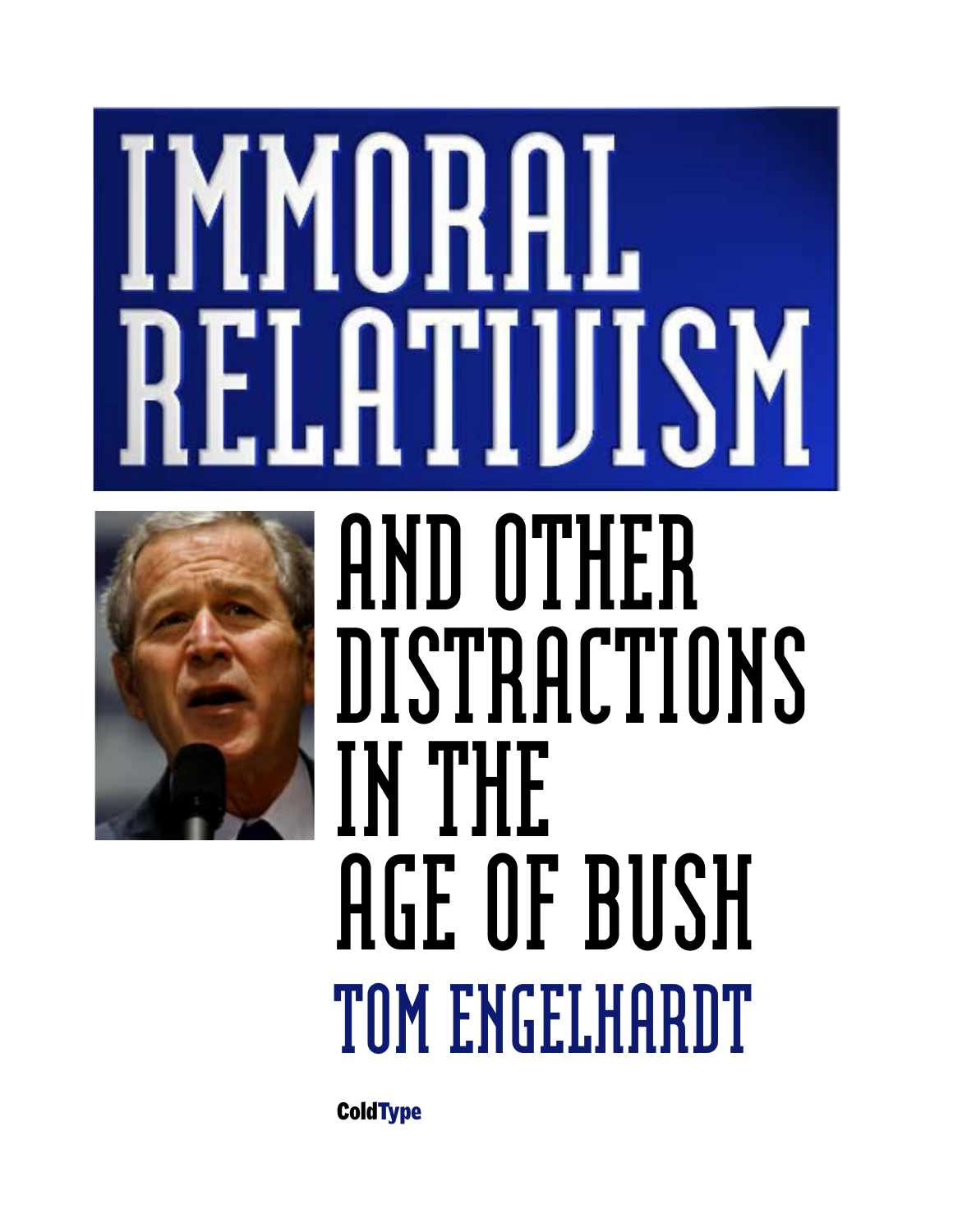

Tom Engelhardt, who runs the Nation Institute's Tomdispatch.com ("a regular antidote to the mainstream media"), is consulting editor for Metropolitan Books. He is the co-founder of the **American Empire Project** (www.americanempireproject.com) and the author of **The End of Victory Culture**, a history of American triumphalism in the Cold War, and the Last Days of Publishing, a novel about the commercial world of books.

© Tom Engelhardt 2005



WRITING WORTH READING FROM AROUND THE WORLD www.coldtype.net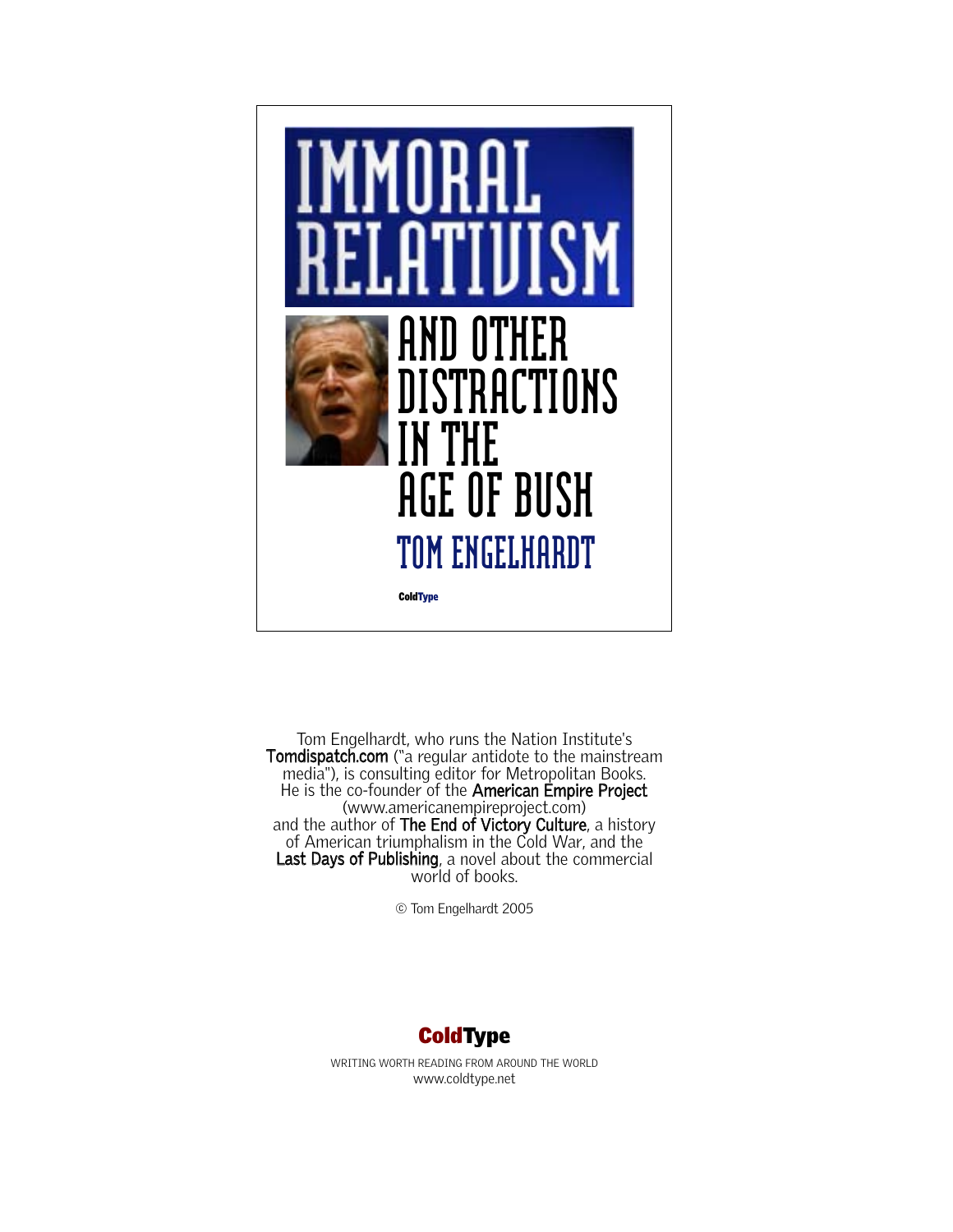"At a breakfast meeting with reporters, Wolfowitz said he hasn't read the [Downing Street] memos because he doesn't want to be 'distracted' by 'history' from his new job as head of the world's leading development bank. He returned this weekend from a tour of four African nations.

"'There's a lot I could say about what you're asking about, if I were willing to get distracted from the main subject,' Wolfowitz said. 'But I really think there's a price paid with the people I've just spent time with, people who are struggling with very real problems, to keep going back in history.'"

(Jon Sawyer, Wolfowitz won't talk about war planning, St. Louis Post-Dispatch.)

**FOR** at least 30 years now, the right has fought against, the Republican Party has run against, and more recently, the Bush administration has claimed victory over the "moral relativism" of liberals, the permissive parenting of the let-them-do-anything-they-please era, and the self-indulgent, self-absorbed, make-your-own-world attitude of the Sixties. Since September 11th, we have been told again and again, we are in a different world... finally. In this new world, things are black and white, good and evil, right and wrong. You are for or you are against. The murky relativism of the recent past, of an America in a mood of defeat, is long gone. In the White House, we have a stand-up guy so unlike the last president, that draft dodger who was ready to parse the meaning of "is" and twist the world to his unnatural desires.

In his speeches, George Bush regularly calls for a return to or the rein-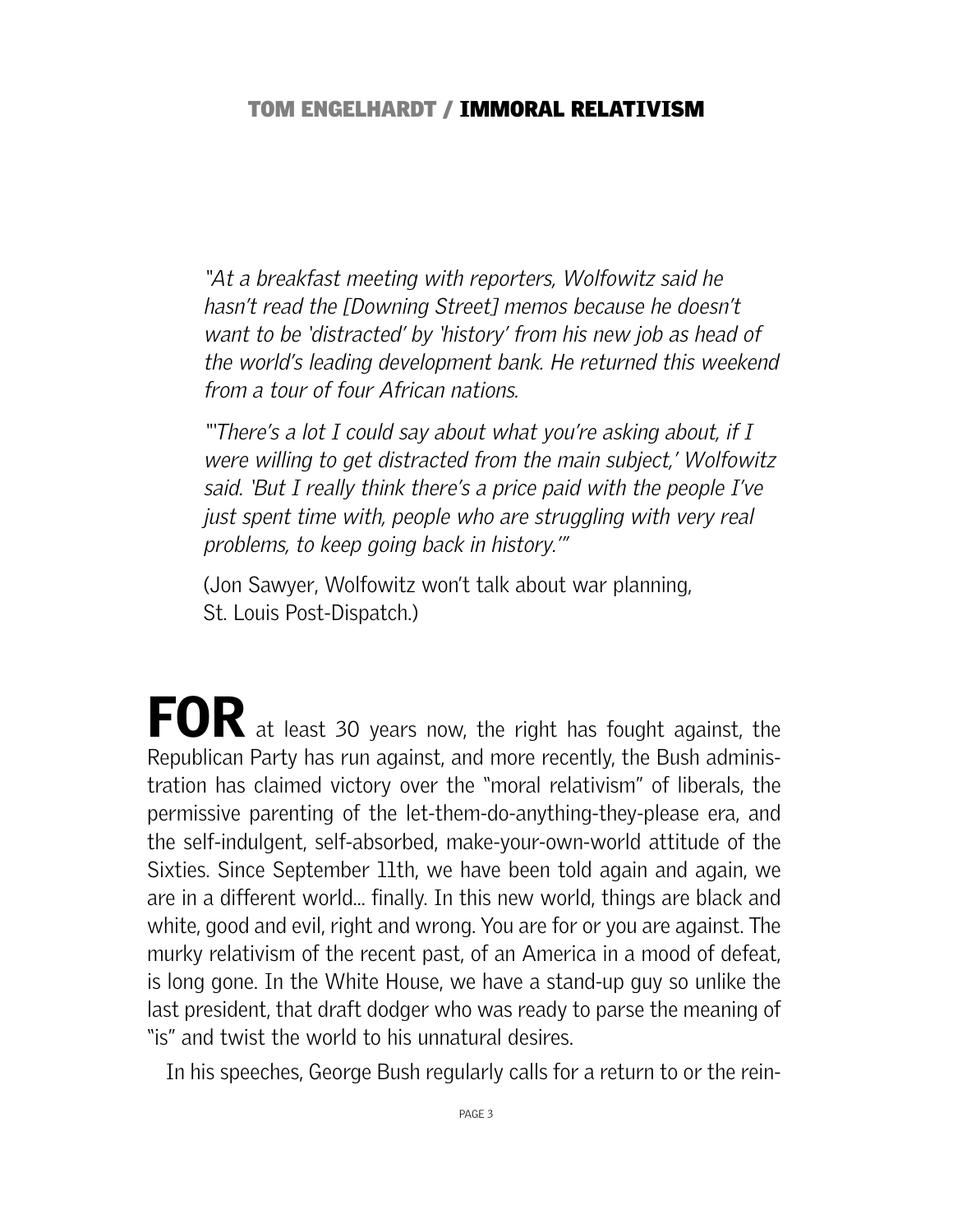forcement of traditional, even eternal, family values and emphasizes the importance of personal "accountability" for our children as well as ourselves. ("The culture of America is changing from one that has said, if it feels good, do it, and if you've got a problem, blame somebody else, to a new culture in which each of us understands we are responsible for the decisions we make in life.") And yet when it comes to acts that are clearly wrong in this world – aggressive war, the looting of resources, torture, personal gain at the expense of others, lying, and manipulation among other matters – Bush and his top officials never hesitate to redefine reality to suit their needs. When faced with matters long defined in everyday life in terms of right and wrong, they simply reach for their dictionaries.

You want to invade a country not about to attack you. No problem, just pick up that Webster's and rename the act "preventive war." Now, you want an excuse for such a war that might actually panic the public into backing it. So you begin to place mushroom clouds from nonexistent enemy atomic warheads over American cities (Condoleezza Rice: "[W]e don't want the smoking gun to be a mushroom cloud."); you begin to claim, as our President and other top officials did, that nonexistent enemy UAVs (Unmanned Airborne Vehicles) launched from nonexistent ships off our perfectly real East coast, might spray nonexistent biological or chemical weapons hundreds of miles inland, and – Voila! – you're ready to strike back.

You sweep opponents up on a battlefield, but you don't want to call them prisoners of war or deal with them by the established rules of warfare. No problem, just grab that dictionary and label them "unlawful combatants," then you can do anything you want. So you get those prisoners into your jail complex (carefully located on an American base in Cuba, which you have redefined as being legally under "Cuban sovereignty," so that no American court can touch them); and then you declare that, not being prisoners of war, they do not fall under the Geneva Conventions, though you will treat them (sort of) as if they did and, whatever happens, you will not actually torture them, though you plan to take those "gloves" off. Then your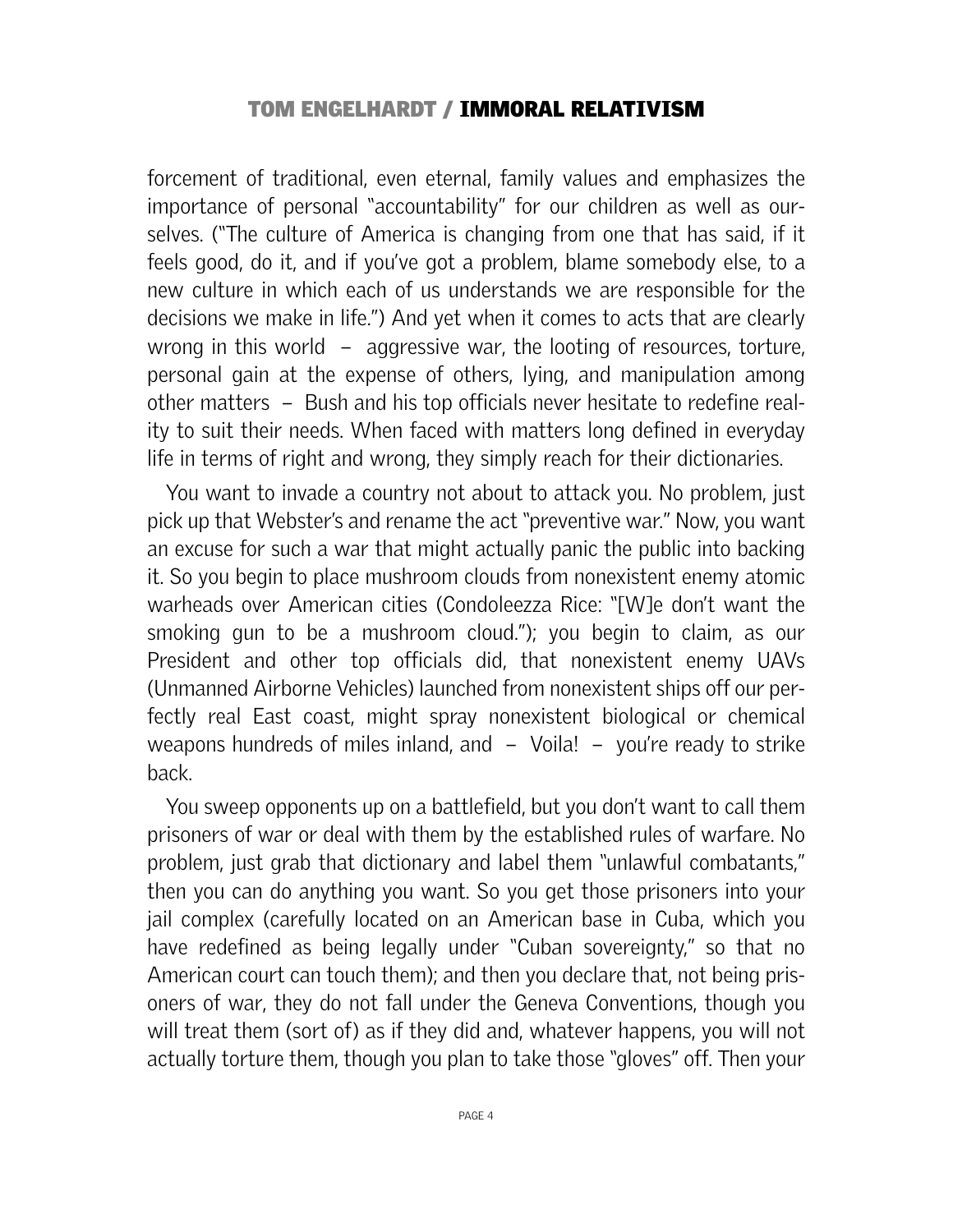lawyers and attorneys retire to some White House or Justice Department office and, under the guidance of White House Counsel Alberto Gonzales (now Attorney General), they grab those dictionaries again and redefine torture to be whatever we're not doing to the prisoners. (In a 50-page memo written in August 2002 for the CIA and addressed to Alberto Gonzales, Assistant Attorney General Jay S. Bybee, now an Appeals Court judge, hauled out many dictionaries and redefined torture this way: "must be equivalent in intensity to the pain accompanying serious physical injury, such as organ failure, impairment of bodily function, or even death.") And if questioned on the subject, after emails from FBI observers at the prison lay out the various acts of abuse and torture committed in grisly detail, the Vice President simply insists, as he did the other day, that those prisoners are living the good life in the balmy "tropics." ("They're well fed. They've got everything they could possibly want. There isn't any other nation in the world that would treat people who were determined to kill Americans the way we're treating these people.")

#### **Women and Children Last**

What the Bush administration has proved is that, if you have a mind to do so, there's no end to the ways you can define "is." No administration has reached not just for its guns but for its dictionaries more often, when brought up against commonly accepted definitions of what is.

Why just the other day, faced with a downward spiraling situation in Iraq and plummeting public-opinion polls, Vice President Cheney went on Larry King Live and declared that the Iraqi insurgency was actually in its "last throes." In this case, he had perhaps reached for his dictionary a little too fast. The phrase was taken up and widely questioned. So Cheney who, as Juan Cole reminds us, claimed he "'knew where exactly' Saddam's alleged weapons of mass destruction were and who was sure Iraqis would deliriously greet the U.S. military as liberators," simply returned to the administration's definitional stockpile. When asked by CNN's Wolf Blitzer whether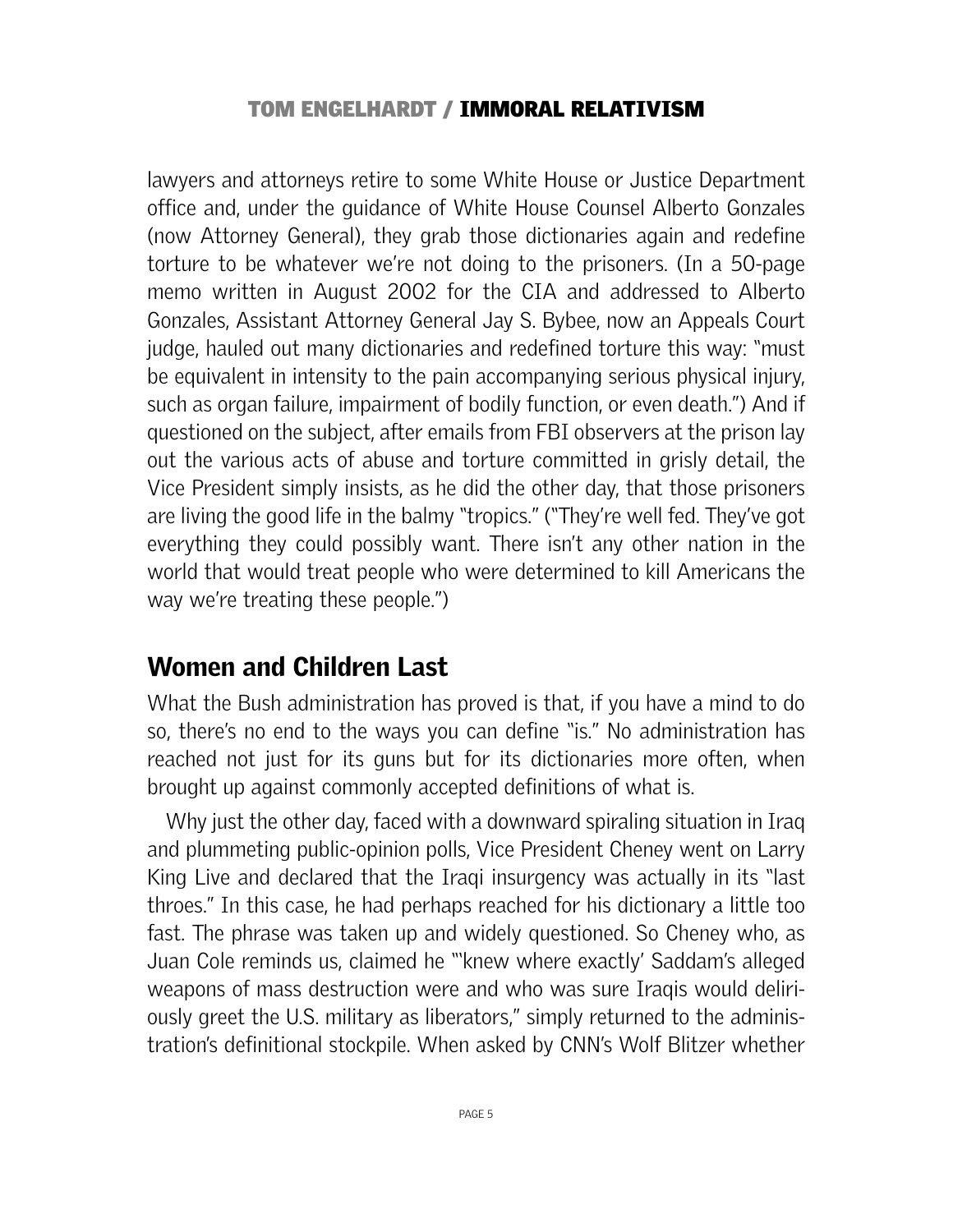General John Abizaid's description of the Iraqi situation – that the insurgency was "undiminished" (with ever more foreign fighters entering Iraq) – didn't contradict his, he responded:

"No, I would disagree. If you look at what the dictionary says about throes, it can still be a violent period – the throes of a revolution. The point would be that the conflict will be intense, but it's intense because the terrorists understand if we're successful at accomplishing our objective, standing up a democracy in Iraq, that that's a huge defeat for them. They'll do everything they can to stop it."

Actually, according to my own patriotically correctly named and so indisputable reference book, The American Heritage Dictionary of the English Language, a "throe" is "a severe pang or spasm of pain, as in childbirth," and the "throes" of a country in, say, revolution or economic collapse would also be brief spasms. Of course, just the other day, Secretary of Defense Donald Rumsfeld, looking into his murky crystal ball, claimed that this "spasm" could last up to another 12 years. I suppose from now on we should all speak of that period from birth to death as the "throes of life." As it happens, the American people seem uncomfortable with our Vice President's latest definitional forays.

Here's the strange thing, then: No one in our lifetime has found the nature of reality to be more definitionally supple, more malleable, more… let's say it… postmodern and relative (to their needs and desires) than the top officials of the Bush administration.

Their watchwords might be defined, if you don't mind my reaching for my dictionary of sayings, as – batten down the definitional hatches, full speed ahead, and if you hit a mine, women and children last. In that way, they have redefined "accountability" as never having to say you're sorry; or, as then-Governor of Texas evidently put it to the man ghostwriting his campaign autobiography in 1999, "...as a leader, you can never admit to a mistake"; or as former Undersecretary of Defense Paul Wolfowitz put it when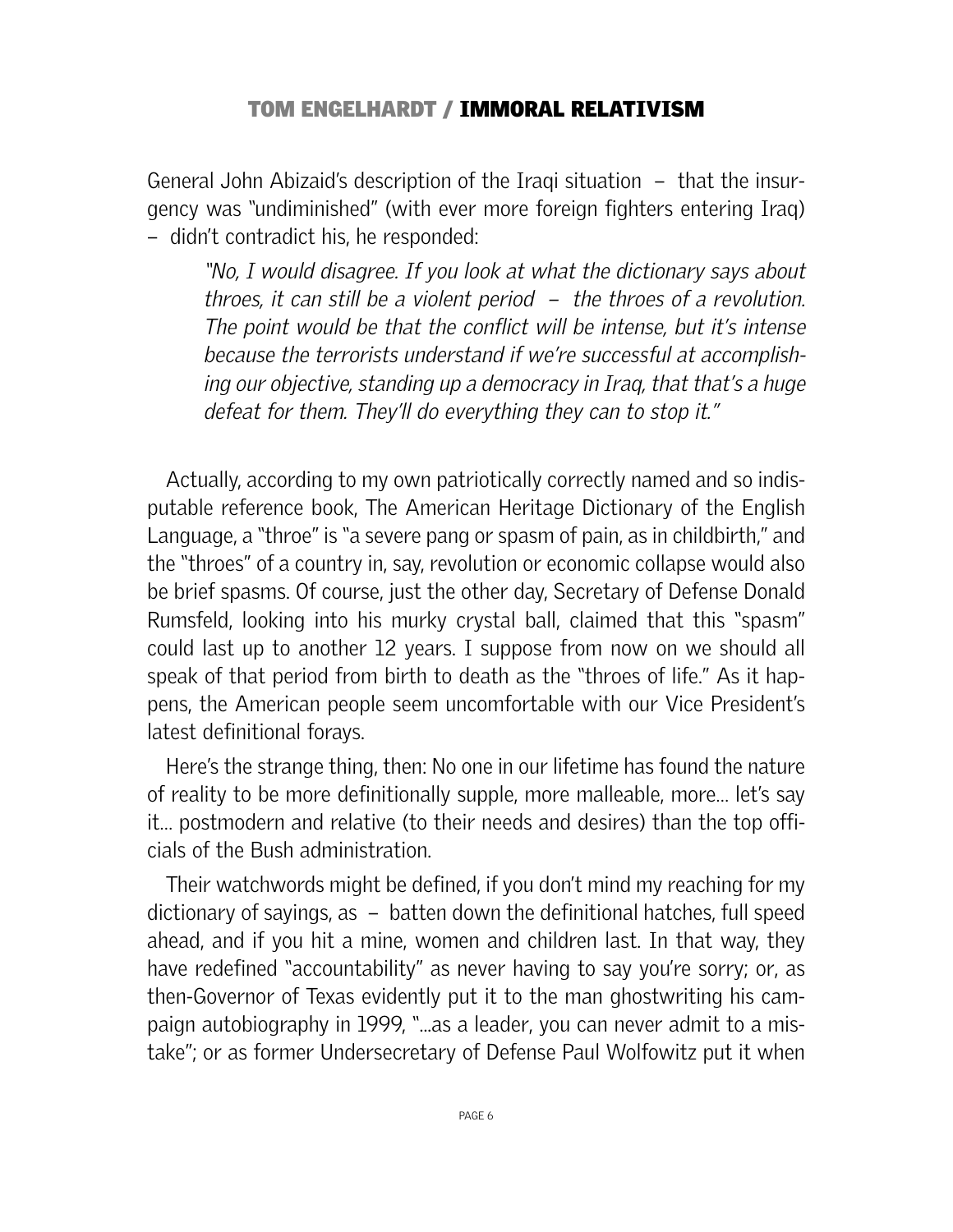telling reporters he hadn't bothered to read the Downing Street Memos, you shouldn't let yourself be "distracted" by messy old "history." In the Bush administration, accountability has largely meant promotion.

Let's throw in just a few other moments of high Bush postmodernism: No administration in memory has been quicker to lie in its own interests and never stop doing so, no matter what. (For instance, to this day the President never ceases to push the absurd link between the war in Iraq and the September 11th attacks). None in recent memory has been quicker to lie about or smear its opponents, or had, in political hand-to-hand combat, a nastier, sometimes filthier mouth, publicly (as Karl Rove proved in recent statements) or privately. None has, in fact, seemed to care less about any of the moral categories of behavior it was ostensibly promoting, when those happened to run aground on the shoals of its own political desires and fantasies.

#### **A Five-Star Rendition and Other Acts of Relativity**

Every administration sets a mood. You can see the one this administration has established reflected way down the line  $-$  in, for example, the depths of Abu Ghraib's interrogation chambers. As it happens, you can also catch a glimpse of it in five-star Italian hotels. The other day, Stephen Grey and Don Van Natta of the New York Times reported (Thirteen With the C.I.A. Sought by Italy in a Kidnapping) that an Italian judge had ordered the arrest of 13 American agents, assumedly working for the CIA, for performing an "extraordinary rendition" in Italy. They kidnapped an Egyptian cleric named Hassan Mustafa Osama Nasr, who may or may not have been linked to al-Qaeda, and flew him to Egypt to be tortured. Now, you may imagine that our "shadow warriors," operating in the dark zone of international illegality in the name of our President's Global War on Terror, are Spartan men and women, stripped down for action, ready to sacrifice everything for missions they believe in. You undoubtedly assume that, while in Italy, they laid low, bunking in safe houses, while organizing their covert kidnapping. But wait, these are representatives of the Bush administration, so think again.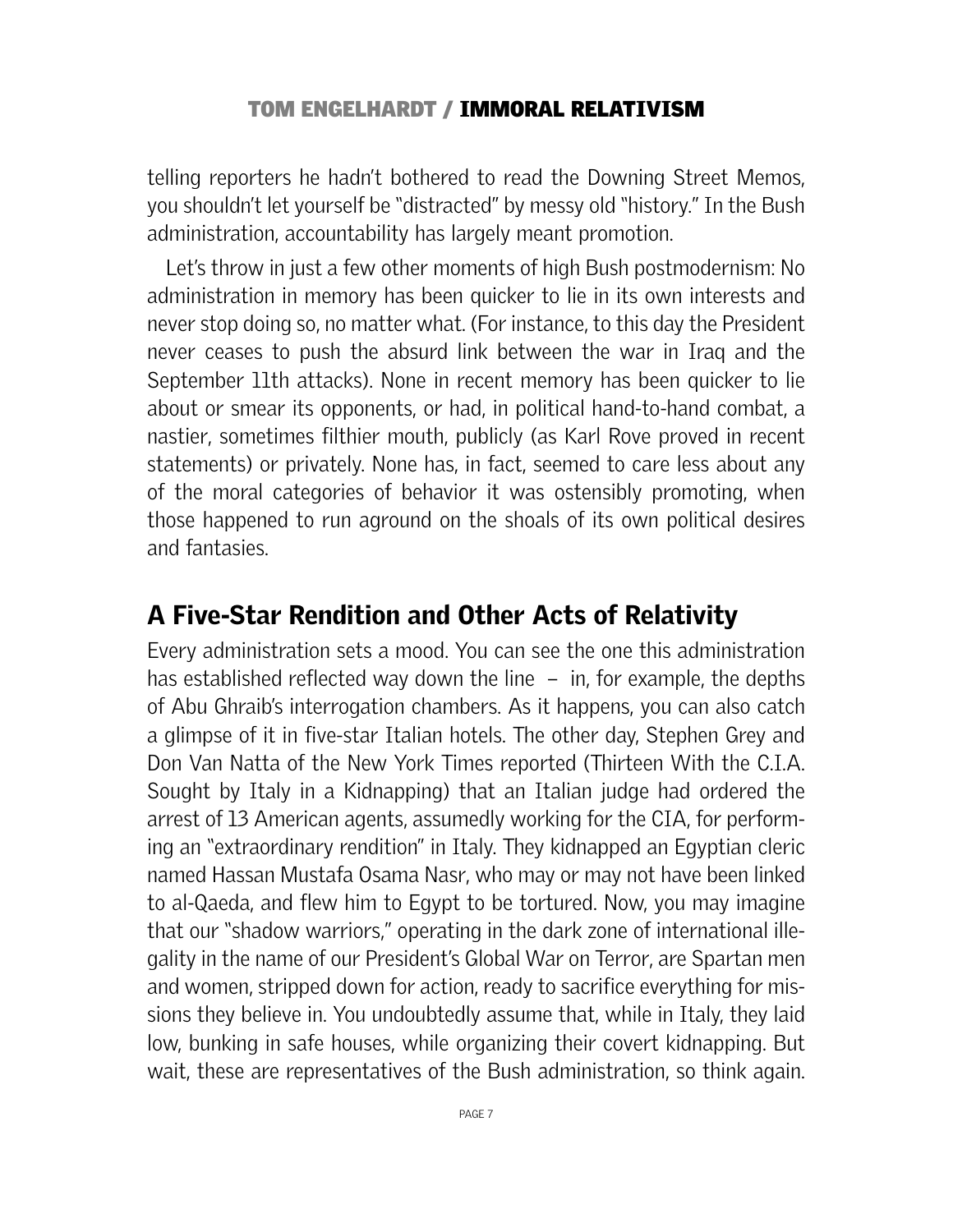Here was a paragraph buried deep in the Times piece that caught my eye:

"The [CIA] suspects stayed in five-star Milan hotels, including the Hilton, the Sheraton, the Galia and Principe di Savoia, in the week before the operation, at a cost of \$144,984, the [Italian] warrant says, adding that after Mr. Nasr was flown to Egypt, two of the officers took a few days' holiday at five-star hotels in Venice, Tuscany and South Tyrol."

A Washington Post report added this little detail: "The Americans stayed at some of the finest hotels in Milan, sometimes for as long as six weeks, ringing up tabs of as much as \$500 a day on Diners Club accounts created to match their recently forged identities." The Los Angeles Times contributed the fact that the \$145,000 tab actually only covered accommodations. As it happens, our luxury warriors were gourmets as well. They ran up tabs at Milan's best restaurants.

All of this fits so well with general attitudes at the upper reaches of this self-indulgent administration. Ours is, after all, a war to satisfy our own desires, to make the world the way we wish it  $-$  and who wouldn't wish for luxury surroundings and a nice five-star, post-kidnapping vacation in Venice or Florence, all at the taxpayer's expense? (I assume, by the way, that our agents also ate all the macadamia nuts and drank all the liquor and downed all the \$10 cokes in their mini-fridges.) And yet you can rest assured that no one in this administration is going to demand repayment. In fact, no one has even whispered a word about these expenses so far, no less promised taxpayers our money back, but you wouldn't expect that from an administration that stonewalls for a corporation, Halliburton, which seems to have taken both the American taxpayer and the Iraqis to the five-star cleaners. And while we're at it, let's just note that our rendition teams circle the world not on some scruffy cargo plane, but on a Gulfstream V turbojet, the sort "favored by CEOs and celebrities," as Dana Priest of the Washington Post puts it. This is the mentality not of warriors,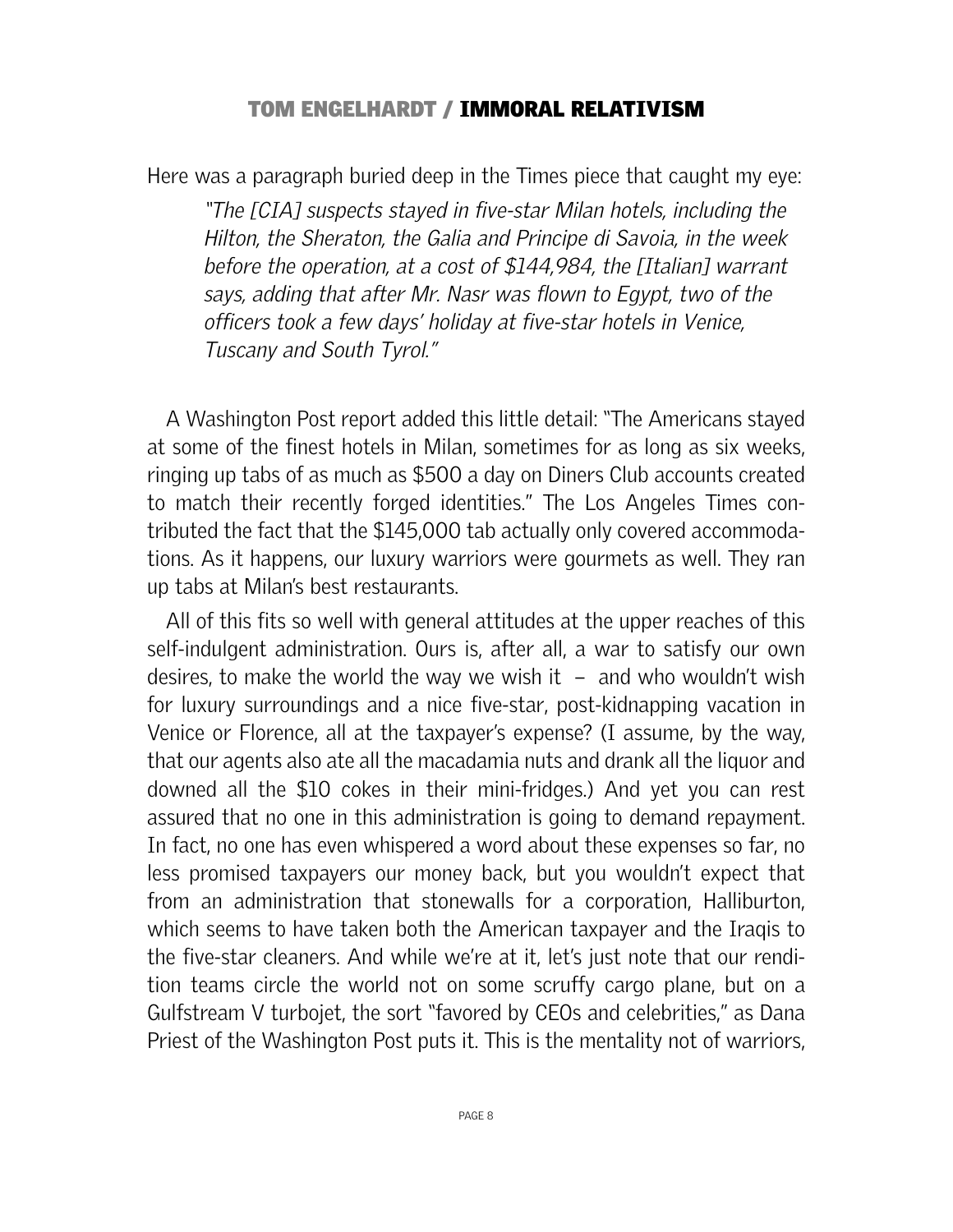of course, but of looters who never saw a payoff or an opening they didn't exploit.

From top to bottom, Bush's people are, in this sense, a caricature of their own caricature of the 1960s. In fact, given their fixation on the Sixties, it's worth revisiting their record in that long-ago era when they were already the most morally relative of beings. On the central issue of those years, the Vietnam War, they were essentially missing in action; or, as our Vice President so famously commented, "I had other priorities in the '60s than military service." The striking thing about the record of most of the Bush administration's key players (and almost all of the neocons) was that they used privilege, legalistic tricks, and every bit of slyness they could muster to avoid any entanglement with Vietnam (on any side of the issue) and later on, coming to power, they had not the slightest compunction about wrapping themselves in the flag and the uniform, acting like the warriors they never were, and attacking those who had engaged in some fashion with the Vietnam War.

It is perhaps not an irony but a kind of inevitability that, having worked so hard to avoid Vietnam (and its "mistakes") all those years, they now find themselves tightly gripped by a situation of their own making that has a remarkably Vietnam-like look to it; and, worse yet, they find themselves acting as if they were now, after all these years, back in the 1960s fighting the War in Vietnam rather than the one in Iraq. In his testimony before the Senate last week, Donald Rumsfeld even managed to get the classic Vietnam word "quagmire" and the equivalent of "light at the end of the tunnel" into a single sentence: "There isn't a person at this table who agrees with you [Senator Ted Kennedy] that we're in a quagmire and there's no end in sight."

As a group, the top figures in this administration have often seemed like so many aggressive children let loose in the neighborhood sandbox by deadbeat dads and moms. Does nobody wonder where those mommies and daddies, the people who should have taught them right from wrong, actu-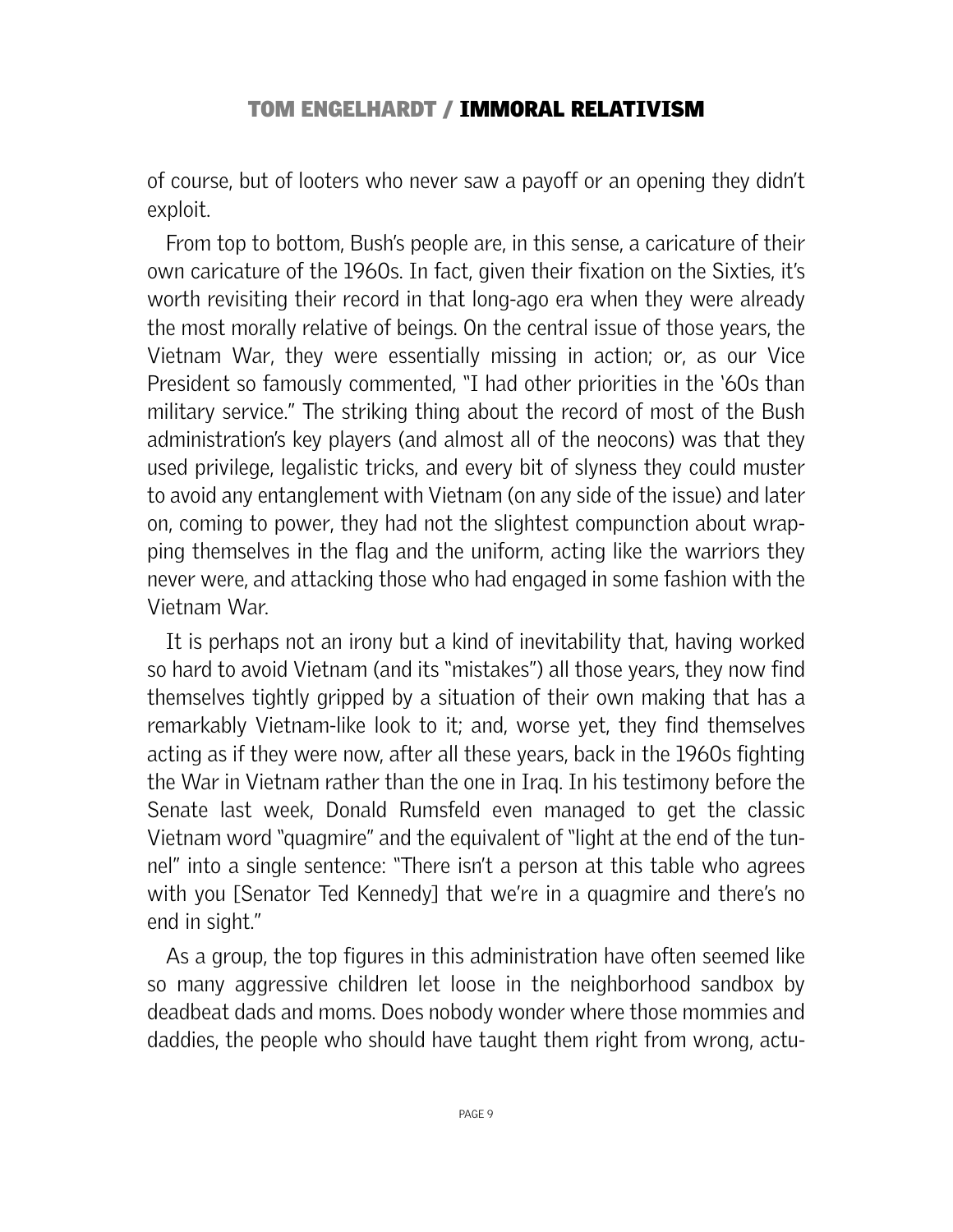ally went? Certainly, their children are, in the best Sixties manner, all libido. Let me, in fact, suggest a label for them that, I hope, catches their truest political nature: They are immoral relativists.

Yet, even for the most self-absorbed among them, the ones most ready to twist reality (and the names we give it) into whatever shape best suits their needs of the moment, reality does have a way of biting back. Count on it.

[Special thanks to Nick Turse for his invaluable research aid.]